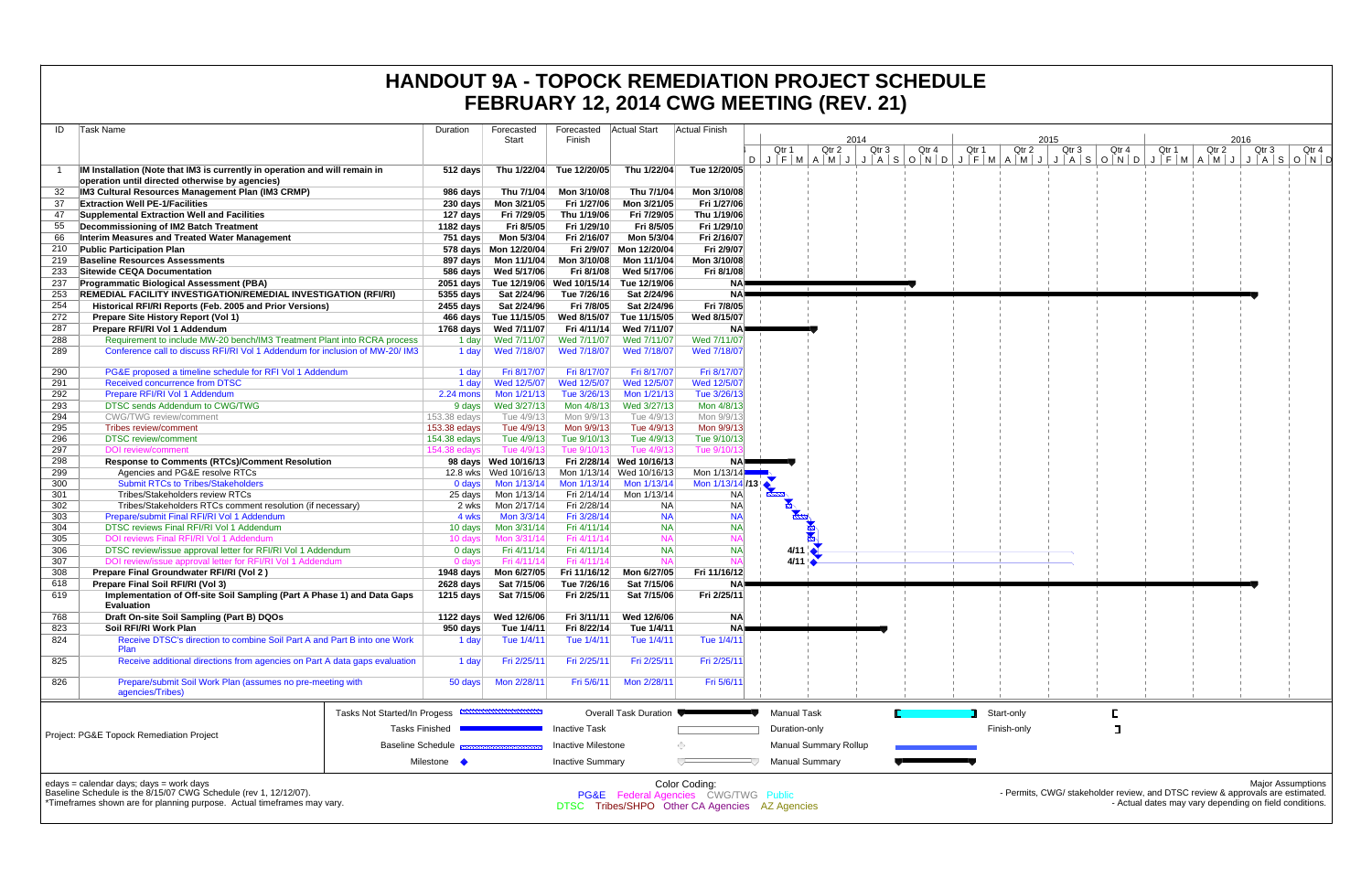| Task Name<br>ID |                                                                                | Duration                     |                 | Forecasted<br><b>Start</b>    | Forecasted Actual Start<br>Finish |                                                      | <b>Actual Finish</b>      | 2014                                  |                  |       |       |             | 2015             |       |       | 2016  |                           |
|-----------------|--------------------------------------------------------------------------------|------------------------------|-----------------|-------------------------------|-----------------------------------|------------------------------------------------------|---------------------------|---------------------------------------|------------------|-------|-------|-------------|------------------|-------|-------|-------|---------------------------|
|                 |                                                                                |                              |                 |                               |                                   |                                                      |                           | Otr 1<br>Qtr 2                        | Qtr <sub>3</sub> | Qtr 4 | Qtr 1 | Qtr 2       | Qtr <sub>3</sub> | Qtr 4 | Qtr 1 | Qtr 2 | Qtr <sub>3</sub><br>Qtr 4 |
| 827             | <b>DTSC forward to CWG/TWG</b>                                                 |                              | 2 days          | Mon 5/9/11                    | Tue 5/10/11                       | Mon 5/9/11                                           | Tue 5/10/11               | DJFMAMJJASONDJFMAMJJASONDJFMAMJJASOND |                  |       |       |             |                  |       |       |       |                           |
| 828             | DTSC review/comment on Soil Work Plan                                          |                              | $101.38$ edays  | Tue 5/10/11                   | Fri 8/19/11                       | Tue 5/10/11                                          | Fri 8/19/11               |                                       |                  |       |       |             |                  |       |       |       |                           |
| 829             | DOI review/comment on Soil Work Plan                                           |                              | 98.38 edays     | Tue 5/10/11                   | Tue 8/16/11                       | Tue 5/10/11                                          | Tue 8/16/1                |                                       |                  |       |       |             |                  |       |       |       |                           |
| 830             | CWG/TWG review/comment on Soil Work Plan                                       |                              | 83.38 edays     | Tue 5/10/11                   | Mon 8/1/11                        | Tue 5/10/11                                          | Mon 8/1/11                |                                       |                  |       |       |             |                  |       |       |       |                           |
| 831             | <b>Tribal Consultation</b>                                                     |                              | 66.38 edays     | Fri 5/27/11                   | Mon 8/1/11                        | Fri 5/27/11                                          | Mon 8/1/11                |                                       |                  |       |       |             |                  |       |       |       |                           |
| 832             | <b>SHPO Consultation</b>                                                       |                              | 66.38 edays     | Fri 5/27/11                   | Mon 8/1/11                        | Fri 5/27/11                                          | Mon 8/1/11                |                                       |                  |       |       |             |                  |       |       |       |                           |
| 833             | FMIT comment on DTSC's/DOI's comments                                          |                              | $0$ days        | Fri 9/9/11                    | Fri 9/9/11                        | Fri 9/9/11                                           | Fri 9/9/11                |                                       |                  |       |       |             |                  |       |       |       |                           |
| 834             | FMIT, Hualapai, DTSC and DOI discuss FMIT's comments on Agencies'<br>comments  |                              | 1 day           | Thu 9/15/11                   | Thu 9/15/11                       | Thu 9/15/11                                          | Thu 9/15/11               |                                       |                  |       |       |             |                  |       |       |       |                           |
| 835             | DTSC respond to FMIT's comment on DTSC's comments                              |                              | 1 day           | Thu 10/6/11                   | Thu 10/6/11                       | Thu 10/6/11                                          | Thu 10/6/11               |                                       |                  |       |       |             |                  |       |       |       |                           |
| 836             | DOI respond to FMIT's comment on DOI's comments                                |                              | 1 day           | Thu 10/6/11                   | Thu 10/6/11                       | Thu 10/6/11                                          | Thu 10/6/1                |                                       |                  |       |       |             |                  |       |       |       |                           |
| 837             | DTSC provides additional direction to PGE                                      |                              | 1 day           | Fri 10/7/11                   | Fri 10/7/11                       | Fri 10/7/11                                          | Fri 10/7/11               |                                       |                  |       |       |             |                  |       |       |       |                           |
| 838             | DOI provides additional direction to PG&E                                      |                              | 1 dav           | Fri 10/7/1                    | Fri 10/7/11                       | Fri 10/7/11                                          | Fri 10/7/1                |                                       |                  |       |       |             |                  |       |       |       |                           |
| 839             | Comment resolution                                                             |                              | 42.2 wks        | Mon 8/22/11                   | Fri 6/15/12                       | Mon 8/22/11                                          | Fri 6/15/12               |                                       |                  |       |       |             |                  |       |       |       |                           |
| 840             | Draft response to comments to Tribes                                           |                              |                 |                               |                                   | 1 day Wed 12/14/11 Wed 12/14/11 Wed 12/14/11         | Wed 12/14/11              |                                       |                  |       |       |             |                  |       |       |       |                           |
| 841             | Sitewalk to review soil sample locations                                       |                              | 1 dayl          | Thu 12/15/11                  |                                   | Thu 12/15/11 Thu 12/15/11                            | Thu 12/15/11              |                                       |                  |       |       |             |                  |       |       |       |                           |
| 842             | Final response to comments (RTCs) to CWG/TWG/Agencies/Tribes                   |                              | 0 days          | Fri 5/11/12                   | Fri 5/11/12                       | Fri 5/11/12                                          | Fri 5/11/12               |                                       |                  |       |       |             |                  |       |       |       |                           |
| 843             | Meeting to discuss RTCs (after 2weeks review of RTCs by CWG/<br>TWG/Tribes)    |                              | 0 days          | Fri 6/15/12                   | Fri 6/15/12                       | Fri 6/15/12                                          | Fri 6/15/12               |                                       |                  |       |       |             |                  |       |       |       |                           |
| 844             | PG&E submits Revised Work Plan including RTCs                                  |                              | <b>16.4 wks</b> | Fri 5/11/12                   | Wed 9/5/12                        | Fri 5/11/12                                          | Wed 9/5/12                |                                       |                  |       |       |             |                  |       |       |       |                           |
| 845             | <b>DTSC forward to CWG/TWG</b>                                                 |                              | 0 days          | Mon 9/17/12                   | Mon 9/17/12                       | Mon 9/17/12                                          | Mon 9/17/12               |                                       |                  |       |       |             |                  |       |       |       |                           |
| 846             | DOI, DTSC, and Tribes met to discuss Soil RTC process                          |                              | 1 day           | Tue 10/16/12 Tue 10/16/12     |                                   | Tue 10/16/12                                         | Tue 10/16/12              |                                       |                  |       |       |             |                  |       |       |       |                           |
| 847             | DTSC reviews/comments on Revised Work Plan                                     |                              | 24 days         | Tue 9/18/12                   | Fri 10/19/12                      | Tue 9/18/12                                          | Fri 10/19/12              |                                       |                  |       |       |             |                  |       |       |       |                           |
| 848             | PG&E submits Final Work Plan (clean and redline versions)                      |                              | $0$ days        | Mon 1/14/13                   | Mon 1/14/13                       | Mon 1/14/13                                          | Mon 1/14/13               |                                       |                  |       |       |             |                  |       |       |       |                           |
| 849             | Monitoring of Historical/Archaeological Sites in Soil EIR Project Area         |                              | 8 days          |                               | Mon 12/2/13 Wed 12/11/13          | Mon 12/2/13                                          | Wed 12/11/13 <sup>-</sup> |                                       |                  |       |       |             |                  |       |       |       |                           |
| 850<br>851      | <b>Prepare/submit Final Monitoring Report</b><br><b>State CEQA evaluation</b>  |                              | 3.1 mons        | Thu 12/12/13                  |                                   | Wed 3/12/14 Thu 12/12/13<br>Fri 8/22/14 Mon 11/12/12 | <b>NA</b><br><b>NA</b>    |                                       |                  |       |       |             |                  |       |       |       |                           |
| 852             | <b>Prepare Notice of Preparation</b>                                           |                              |                 | 465 days Mon 11/12/12         |                                   | 13 days Mon 11/12/12 Wed 11/28/12 Mon 11/12/12       | Wed 11/28/12              |                                       |                  |       |       |             |                  |       |       |       |                           |
| 860             | <b>NOP Public Review</b>                                                       |                              |                 | 34 days  Wed 11/28/12         |                                   | Mon 1/14/13 Wed 11/28/12                             | Mon 1/14/13               |                                       |                  |       |       |             |                  |       |       |       |                           |
| 863             | <b>Prepare Draft EIR</b>                                                       |                              | 326 days        | <b>Mon 1/7/13</b>             | <b>Mon 4/7/14</b>                 | <b>Mon 1/7/13</b>                                    |                           |                                       |                  |       |       |             |                  |       |       |       |                           |
| 864             | Prepared scoping report                                                        |                              | 83 days         | Mon 1/7/13                    | Wed 5/1/13                        | Mon 1/7/13                                           | Wed 5/1/13                |                                       |                  |       |       |             |                  |       |       |       |                           |
| 865             | Solicitation for Tribal Input                                                  |                              | 30 days         | Tue 3/5/13                    | Mon 4/15/13                       | Tue 3/5/13                                           | Mon 4/15/13               |                                       |                  |       |       |             |                  |       |       |       |                           |
| 866             | Tribal Input on Landuse and Key View                                           |                              | 25 days         |                               | Fri 5/3/13 Mon 10/28/13           | Fri 5/3/13                                           | Mon 10/28/13              |                                       |                  |       |       |             |                  |       |       |       |                           |
| 867             | <b>Defining Project Area</b>                                                   |                              | 63 days         | Tue 2/26/13                   | Thu 5/23/13                       | Tue 2/26/13                                          | Thu 5/23/13               |                                       |                  |       |       |             |                  |       |       |       |                           |
| 868             | <b>Data Gap Evaluation</b>                                                     |                              | $173$ days      | Fri 3/1/13                    | Tue 10/29/13                      | Fri 3/1/13                                           | Tue 10/29/13              |                                       |                  |       |       |             |                  |       |       |       |                           |
| 869             | <b>Tribal Viewshed Evaluation Kickoff</b>                                      |                              | 20 days         |                               | Tue 10/1/13 Mon 10/28/13          | Tue 10/1/13                                          | Mon 10/28/13              |                                       |                  |       |       |             |                  |       |       |       |                           |
| 870             | <b>ESA Team Conduct Viewshed Analysis</b>                                      |                              | 40 days         | Tue 10/29/13                  | Mon 12/23/13                      | Tue 10/29/13                                         | Mon $12/23/13$            |                                       |                  |       |       |             |                  |       |       |       |                           |
| 871             | <b>ESA Prepare Admin Draft EIR</b>                                             |                              | 23.2 wks        | Mon 8/12/13                   | Mon 1/20/14                       | Mon 8/12/13                                          | Mon 1/20/14               | <u>tam</u>                            |                  |       |       |             |                  |       |       |       |                           |
| 872<br>873      | <b>DTSC Review Admin Draft EIR</b><br><b>ESA Prepare Screencheck Draft EIR</b> |                              | 4 wks           | 3 wks Tue 2/18/14 Mon 3/10/14 | Tue 1/21/14 Mon 2/17/14           | Tue 1/21/14<br><b>NA</b>                             | <b>NA</b><br><b>NA</b>    |                                       |                  |       |       |             |                  |       |       |       |                           |
| 874             | <b>DTSC Review Screencheck Draft EIR</b>                                       |                              | 2 wks           | Tue 3/11/14                   | Mon 3/24/14                       | <b>NA</b>                                            | <b>NA</b>                 | $\frac{1}{\sqrt{2}}$                  |                  |       |       |             |                  |       |       |       |                           |
| 875             | <b>PG&amp;E Review Draft EIR for Project Accuracy</b>                          |                              | 2 wks           | Tue 3/11/14                   | Mon 3/24/14                       | <b>NA</b>                                            | <b>NA</b>                 |                                       |                  |       |       |             |                  |       |       |       |                           |
| 876             | <b>Comment Resolution Meeting</b>                                              |                              | 7 edays         | Mon 3/24/14                   | Mon 3/31/14                       | <b>NA</b>                                            | <b>NA</b>                 |                                       |                  |       |       |             |                  |       |       |       |                           |
| 877             | <b>ESA Revise/Finalize Draft EIR</b>                                           |                              | 1 wk            | Tue 4/1/14                    | Mon 4/7/14                        | <b>NA</b>                                            | <b>NA</b>                 |                                       |                  |       |       |             |                  |       |       |       |                           |
| 878             | <b>Draft EIR Public Review</b>                                                 |                              | 35 days         | Mon 4/28/14                   | Fri 6/13/14                       | <b>NA</b>                                            | <b>NA</b>                 |                                       |                  |       |       |             |                  |       |       |       |                           |
| 879             | 45-Day Public Review                                                           |                              | 46.38 edays     | Mon 4/28/14                   | Fri 6/13/14                       | <b>NA</b>                                            | NA                        |                                       |                  |       |       |             |                  |       |       |       |                           |
| 880             | <b>Public Meeting/Hearing</b>                                                  |                              | 4 edays         | Mon 5/12/14                   | Fri 5/16/14                       | <b>NA</b>                                            | <b>NA</b>                 |                                       |                  |       |       |             |                  |       |       |       |                           |
| 881             | Final EIR, Response to Comments, Findings, MMRP                                |                              | 66 days         | Fri 5/23/14                   | Fri 8/22/14                       | <b>NA</b>                                            | <b>NA</b>                 |                                       |                  |       |       |             |                  |       |       |       |                           |
|                 |                                                                                | Tasks Not Started/In Progess |                 |                               |                                   | Overall Task Duration                                |                           | <b>Manual Task</b>                    |                  |       |       | Start-only  |                  | E.    |       |       |                           |
|                 | Project: PG&E Topock Remediation Project                                       | <b>Tasks Finished</b>        |                 |                               | <b>Inactive Task</b>              |                                                      |                           | Duration-only                         |                  |       |       | Finish-only |                  |       |       |       |                           |
|                 |                                                                                | <b>Baseline Schedule</b>     |                 |                               | <b>Inactive Milestone</b>         |                                                      | ⇔                         | <b>Manual Summary Rollup</b>          |                  |       |       |             |                  |       |       |       |                           |
|                 |                                                                                | Milestone •                  |                 |                               | <b>Inactive Summary</b>           |                                                      |                           | <b>Manual Summary</b>                 |                  |       |       |             |                  |       |       |       |                           |
|                 |                                                                                |                              |                 |                               |                                   |                                                      |                           |                                       |                  |       |       |             |                  |       |       |       |                           |
|                 |                                                                                |                              |                 |                               |                                   |                                                      |                           |                                       |                  |       |       |             |                  |       |       |       |                           |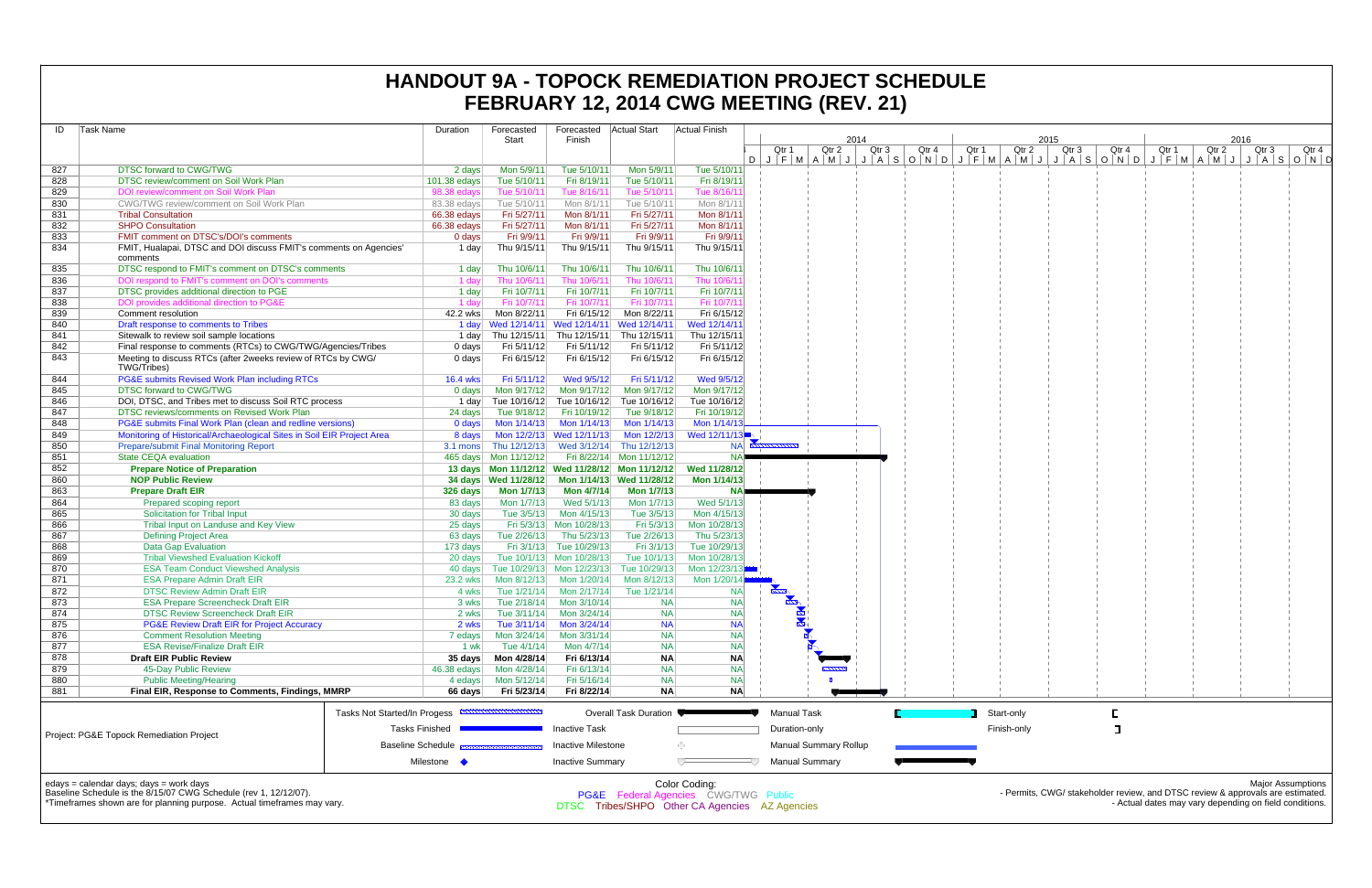| ID         | Task Name                                                                                                   |                              | Duration    | Forecasted                               | Forecasted                | Actual Start             | <b>Actual Finish</b>                           |                       |                              |              |                                                 |                   |
|------------|-------------------------------------------------------------------------------------------------------------|------------------------------|-------------|------------------------------------------|---------------------------|--------------------------|------------------------------------------------|-----------------------|------------------------------|--------------|-------------------------------------------------|-------------------|
|            |                                                                                                             |                              |             | Start                                    | Finish                    |                          |                                                |                       | 2014                         |              |                                                 |                   |
|            |                                                                                                             |                              |             |                                          |                           |                          |                                                | Qtr 1                 | Qtr 2                        | Qtr 3        | Qtr 4                                           | Qtr 1             |
|            |                                                                                                             |                              |             |                                          |                           |                          | D                                              |                       |                              |              | $J$ $F$ $M$ $A$ $M$ $J$ $J$ $A$ $S$ $O$ $N$ $D$ | $J \mid F \mid M$ |
| 882        | ESA Compile & Prepare Admin Draft RTC/EIR revision                                                          |                              | 6 wks       | Fri 5/23/14                              | Thu 7/3/14                | <b>NA</b>                | <b>NA</b>                                      |                       | <u>mmn</u>                   |              |                                                 |                   |
| 883        | <b>DTSC Review Admin Draft RTC/FEIR/Findings/MMRP</b>                                                       |                              | 3 wks       | Fri 7/4/14                               | Thu 7/24/14               | <b>NA</b>                | <b>NA</b>                                      |                       |                              |              |                                                 |                   |
| 884        | ESA Prepare Screencheck RTC/FEIR/Findings/MMRP                                                              |                              | 2 wks       | Fri 7/25/14                              | Thu 8/7/14                | <b>NA</b>                | <b>NA</b>                                      |                       |                              |              |                                                 |                   |
| 885        | DTSC Review Screencheck RTC/FEIR/Findings/MMRP                                                              |                              | 1 wk        | Fri 8/8/14                               | Thu 8/14/14               | <b>NA</b>                | <b>NA</b>                                      |                       |                              | <b>N</b>     |                                                 |                   |
| 886        | PG&E Review Screencheck RTC/FEIR for Accuracy                                                               |                              | 1 wk        | Fri 8/8/14                               | Thu 8/14/14               | <b>NA</b>                | <b>NA</b>                                      |                       |                              | $\mathbf{r}$ |                                                 |                   |
| 887        | <b>ESA Prepare Final RTC/FEIR/Findings/MMRP</b>                                                             |                              | 1 wk        | Fri 8/15/14                              | Thu 8/21/14               | <b>NA</b>                | <b>NA</b>                                      |                       |                              |              |                                                 |                   |
| 888        | DTSC Certifies Final EIR/ files Notice of Determination                                                     |                              | 1 day       | Fri 8/22/14                              | Fri 8/22/14               | <b>NA</b>                | <b>NA</b>                                      |                       |                              |              |                                                 |                   |
| 889        | <b>DTSC approve Final Work Plan</b>                                                                         |                              | 0 days      | Fri 8/22/14                              | Fri 8/22/14               | <b>NA</b>                | <b>NA</b>                                      |                       |                              | 8/22         |                                                 |                   |
| 890        | <b>DOI approve Final Work Plan</b>                                                                          |                              | 0 days      | Fri 8/22/14                              | Fri 8/22/14               | <b>NA</b>                | <b>NA</b>                                      |                       |                              | 8/22         |                                                 |                   |
| 891        | <b>Work Plan Implementation/Data Analysis</b>                                                               |                              | 256 days    | Mon 8/25/14                              | Mon 8/17/15               | <b>NA</b>                | <b>NA</b>                                      |                       |                              |              |                                                 |                   |
| 892        | <b>Permitting/Planning for Field Work</b>                                                                   |                              | 2 mons      | Mon 8/25/14                              | Tue 10/21/14              | <b>NA</b>                | <b>NA</b>                                      |                       |                              |              |                                                 |                   |
| 893        | <b>Field mobilization</b>                                                                                   |                              | 30 days     | Mon 10/6/14                              | Fri 11/14/14              | <b>NA</b>                | <b>NA</b>                                      |                       |                              |              |                                                 |                   |
| 894        | Stakeholder Attending Kick-Off Meeting at Site*                                                             |                              |             |                                          |                           | <b>NA</b>                | <b>NA</b>                                      |                       |                              |              | 11/17                                           |                   |
| 895        | Stakeholder Attending Kick-Off Meeting at Site*                                                             |                              |             |                                          |                           | <b>NA</b>                | <b>NA</b>                                      |                       |                              |              | 11/17                                           |                   |
| 896        | Stakeholder Attending Kick-Off Meeting at Site*                                                             |                              |             | 0 days Mon 11/17/14 Mon 11/17/14         |                           | <b>NA</b>                | <b>NA</b>                                      |                       |                              |              | 11/17                                           |                   |
| 897        | Stakeholder Attending Kick-Off Meeting at Site*                                                             |                              |             |                                          |                           | <b>NA</b>                | <b>NA</b>                                      |                       |                              |              | 11/17                                           |                   |
| 898        | Stakeholder Attending Kick-Off Meeting at Site*                                                             |                              |             |                                          |                           | <b>NA</b>                | <b>NA</b>                                      |                       |                              |              | 11/17                                           |                   |
| 899        | Field Implementation (field duration will depend on field conditions, ability to                            |                              |             | 273 edays Mon 11/17/14                   | Mon 8/17/15               | <b>NA</b>                | NA                                             |                       |                              |              |                                                 |                   |
|            | perform field work concurrently, and ability to reach timely decisions on                                   |                              |             |                                          |                           |                          |                                                |                       |                              |              |                                                 |                   |
|            | additional sampling needs)                                                                                  |                              |             |                                          |                           |                          |                                                |                       |                              |              |                                                 |                   |
| 900<br>901 | <b>Reporting (RFI/RI Volume 3)</b><br>Prepare Draft RFI/RI Vol 3 report (duration is estimated and will be  |                              | 245 days    | Wed 8/19/15                              | Tue 7/26/16               | <b>NA</b><br><b>NA</b>   | <b>NA</b>                                      |                       |                              |              |                                                 |                   |
|            | verified/adjusted after completion of Soil RFI/RI Field Implementation)                                     |                              | 3 mons      | Wed 8/19/15                              | Fri 11/13/15              |                          | <b>NA</b>                                      |                       |                              |              |                                                 |                   |
| 902        |                                                                                                             |                              |             |                                          |                           | <b>NA</b>                | <b>NA</b>                                      |                       |                              |              |                                                 |                   |
| 903        | DTSC sends report to CWG/TWG and Tribes<br>CWG/TWG review/comment                                           |                              |             | 2 mons Thu 11/19/15                      | Fri 1/15/16               | <b>NA</b>                | <b>NA</b>                                      |                       |                              |              |                                                 |                   |
| 904        | Tribes review/comment                                                                                       |                              |             | 2 mons Thu 11/19/15                      | Fri 1/15/16               | <b>NA</b>                | <b>NA</b>                                      |                       |                              |              |                                                 |                   |
| 905        | DTSC review/comment/provide direction to PG&E                                                               |                              | 2.5 mons    | Thu 11/19/15                             | Mon 2/1/16                | <b>NA</b>                | <b>NA</b>                                      |                       |                              |              |                                                 |                   |
| 906        | DOI review/comment/provide direction to PG&E                                                                |                              | 2.5 mons    | Thu 11/19/15                             | Mon 2/1/16                | <b>NA</b>                | <b>NA</b>                                      |                       |                              |              |                                                 |                   |
| 907        | Prepare RTCs (duration is estimated, to be verified after receipt of                                        |                              | $1.5$ mons  | Mon 2/1/16                               | Tue 3/15/16               | <b>NA</b>                | <b>NA</b>                                      |                       |                              |              |                                                 |                   |
|            | comments and direction)                                                                                     |                              |             |                                          |                           |                          |                                                |                       |                              |              |                                                 |                   |
| 908        | CWG/TWG review/comment                                                                                      |                              | 30 edays    | Tue 3/15/16                              | Thu 4/14/16               | <b>NA</b>                | <b>NA</b>                                      |                       |                              |              |                                                 |                   |
| 909        | Tribes review/comemnt                                                                                       |                              | 30 edays    | Tue 3/15/16                              | Thu 4/14/16               | <b>NA</b>                | <b>NA</b>                                      |                       |                              |              |                                                 |                   |
| 910        | <b>DOI</b> review/comment                                                                                   |                              | 45 edays    | Tue 3/15/16                              | Fri 4/29/16               | <b>NA</b>                | <b>NA</b>                                      |                       |                              |              |                                                 |                   |
| 911        | <b>DTSC</b> review/comment                                                                                  |                              | 45 edays    | Tue 3/15/16                              | Fri 4/29/16               | <b>NA</b>                | <b>NA</b>                                      |                       |                              |              |                                                 |                   |
| 912        | Meeting to discuss RTCs (approx. 2 wks after review by CWG/TWG/Tribes/                                      |                              | 0 days      | Tue 3/29/16                              | Tue 3/29/16               | <b>NA</b>                | <b>NA</b>                                      |                       |                              |              |                                                 |                   |
|            | Agencies)                                                                                                   |                              |             |                                          |                           |                          |                                                |                       |                              |              |                                                 |                   |
| 913        | Prepare Revised RFI Volume 3 (duration is estimated, to be verified after                                   |                              | 2 mons      | Mon 5/2/16                               | Tue 6/28/16               | <b>NA</b>                | <b>NA</b>                                      |                       |                              |              |                                                 |                   |
|            | completion of RTCs)                                                                                         |                              |             |                                          |                           |                          |                                                |                       |                              |              |                                                 |                   |
| 914        | DTSC review/approve Revised RFI/RI Vol. 3                                                                   |                              | 4 wks       | Wed 6/29/16                              | Tue 7/26/16               | <b>NA</b>                | <b>NA</b>                                      |                       |                              |              |                                                 |                   |
| 915        | DOI review/approve Revised RFI/RI Vol. 3 Report                                                             |                              | 4 wks       | Wed 6/29/16                              | Tue 7/26/16               | <b>NA</b>                | NΑ                                             |                       |                              |              |                                                 |                   |
| 916        | <b>ADEQ Topock Groundwater Study</b>                                                                        |                              |             | 475 days Thu 11/18/04                    |                           | Wed 8/23/06 Thu 11/18/04 | Wed 8/23/06                                    |                       |                              |              |                                                 |                   |
| 920        | CORRECTIVE MEASURES/REMEDIAL ALTERNATIVE DEVELOPMENT                                                        |                              |             | 1527 days    Mon 3/29/04    Thu 12/31/09 |                           | Mon 3/29/04              | ΝA                                             |                       |                              |              |                                                 |                   |
| 1068       | <b>CORRECTIVE MEASURE STUDY/FEASIBILITY STUDY (CMS/FS) AND RISK</b>                                         |                              |             | 4020 days  Mon 12/16/02                  |                           | Wed 4/4/18 Mon 12/16/02  | <b>NAP</b>                                     |                       |                              |              |                                                 |                   |
|            | <b>ASSESSMENT</b>                                                                                           |                              |             |                                          |                           |                          |                                                |                       |                              |              |                                                 |                   |
| 1069       | <b>CMS Work Plan</b>                                                                                        |                              |             |                                          |                           | Tue 6/24/08 Mon 12/16/02 | Tue 6/24/08                                    |                       |                              |              |                                                 |                   |
| 1088       | <b>Risk Evaluation - Scoping and CSM</b>                                                                    |                              |             | 2761 days Tue 10/31/06                   |                           | Tue 5/16/17 Tue 10/31/06 | NA                                             |                       |                              |              |                                                 |                   |
| 1089       | Soil Land Use and Pathway Analysis before Nov. 2007 Group Meeting                                           |                              |             | 265 days Tue 10/31/06                    | Fri 10/26/07              | Tue 10/31/06             | Fri 10/26/07                                   |                       |                              |              |                                                 |                   |
| 1090       | Scoping for Ecological Risk Assessment Work Plan                                                            |                              |             |                                          | Fri 2/15/08               | Mon 1/22/07              | Fri 2/15/08                                    |                       |                              |              |                                                 |                   |
|            |                                                                                                             |                              |             |                                          |                           |                          |                                                |                       |                              |              |                                                 |                   |
|            |                                                                                                             | Tasks Not Started/In Progess |             |                                          |                           | Overall Task Duration    |                                                | <b>Manual Task</b>    |                              |              |                                                 | Star              |
|            |                                                                                                             |                              |             |                                          |                           |                          |                                                |                       |                              |              |                                                 |                   |
|            | Project: PG&E Topock Remediation Project                                                                    | <b>Tasks Finished</b>        |             |                                          | <b>Inactive Task</b>      |                          |                                                | Duration-only         |                              |              |                                                 | Finis             |
|            |                                                                                                             | <b>Baseline Schedule</b>     |             |                                          | <b>Inactive Milestone</b> |                          | ◇                                              |                       | <b>Manual Summary Rollup</b> |              |                                                 |                   |
|            |                                                                                                             |                              |             |                                          |                           |                          |                                                |                       |                              |              |                                                 |                   |
|            |                                                                                                             |                              | Milestone • |                                          | <b>Inactive Summary</b>   |                          |                                                | <b>Manual Summary</b> |                              |              |                                                 |                   |
|            |                                                                                                             |                              |             |                                          |                           |                          |                                                |                       |                              |              |                                                 |                   |
|            | edays = calendar days; days = work days<br>Baseline Schedule is the 8/15/07 CWG Schedule (rev 1, 12/12/07). |                              |             |                                          |                           |                          | Color Coding:                                  |                       |                              |              |                                                 |                   |
|            | *Timeframes shown are for planning purpose. Actual timeframes may vary.                                     |                              |             |                                          |                           |                          | PG&E Federal Agencies CWG/TWG Public           |                       |                              |              |                                                 |                   |
|            |                                                                                                             |                              |             |                                          |                           |                          | DTSC Tribes/SHPO Other CA Agencies AZ Agencies |                       |                              |              |                                                 |                   |

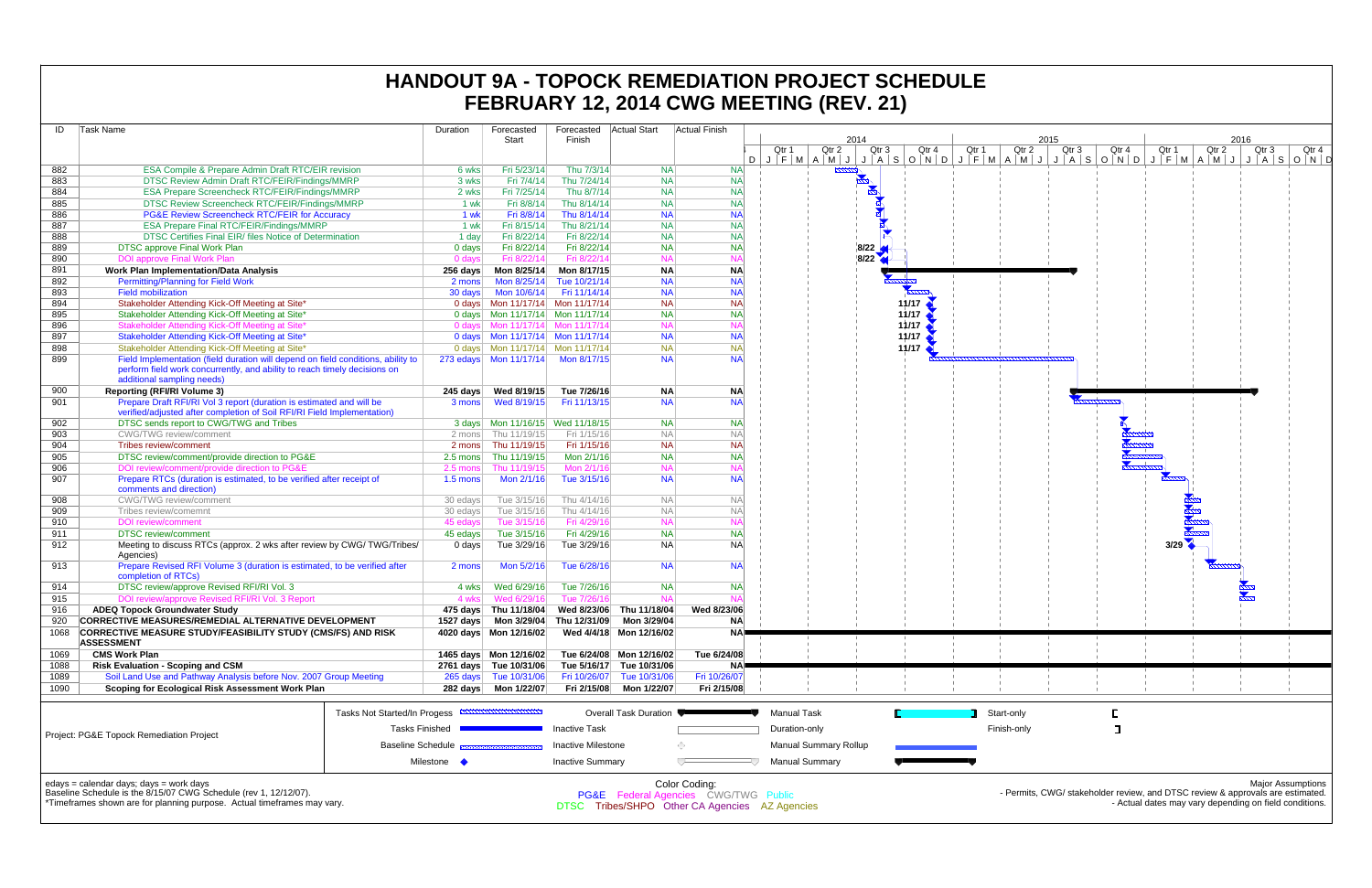| ID   | Task Name                                                                                                                                                                                   |                                                              | Duration     | Forecasted<br>Start    | Forecasted<br>Finish      | <b>Actual Start</b>      | <b>Actual Finish</b>                                                                                               | Qtr 1                                                           | Qtr 2                 | 2014<br>Qtr 3 | Qtr 4         | Qtr 1 |
|------|---------------------------------------------------------------------------------------------------------------------------------------------------------------------------------------------|--------------------------------------------------------------|--------------|------------------------|---------------------------|--------------------------|--------------------------------------------------------------------------------------------------------------------|-----------------------------------------------------------------|-----------------------|---------------|---------------|-------|
|      |                                                                                                                                                                                             |                                                              |              |                        |                           |                          |                                                                                                                    | $D   J   F   M   A   M   J   J   A   S   O   N   D   J   F   M$ |                       |               |               |       |
| 1100 | Soil/Groundwater Risk Assessment Workplan (RAWP)                                                                                                                                            |                                                              |              | 1859 days Mon 10/29/07 |                           | Sun 12/7/14 Mon 10/29/07 | <b>NA</b>                                                                                                          |                                                                 |                       |               |               |       |
| 1101 | <b>RAWP</b>                                                                                                                                                                                 |                                                              |              | 334 days Mon 10/29/07  |                           | Thu 2/5/09 Mon 10/29/07  | Thu 2/5/09                                                                                                         |                                                                 |                       |               |               |       |
| 1127 | <b>RAWP Addendum II</b>                                                                                                                                                                     |                                                              | 486 days     | Fri 1/25/13            | Sun 12/7/14               | Fri 1/25/13              | ΝA                                                                                                                 |                                                                 |                       |               |               |       |
| 1128 | PG&E submits Revised Arrowweed TM and RAWP Addendum II TM<br>(Proposed Changes to RAWP)                                                                                                     |                                                              | 1 day        | Fri 1/25/13            | Fri 1/25/13               | Fri 1/25/13              | Fri 1/25/13                                                                                                        |                                                                 |                       |               |               |       |
| 1129 | <b>DTSC forward to CWG/TWG</b>                                                                                                                                                              |                                                              | 2 days       | Mon 1/28/13            | Tue 1/29/13               | Mon 1/28/13              | Tue 1/29/13                                                                                                        |                                                                 |                       |               |               |       |
| 1130 | Tribal review/comment                                                                                                                                                                       |                                                              | 91.38 edays  | Tue 1/29/13            | Tue 4/30/13               | Tue 1/29/13              | Tue 4/30/13                                                                                                        |                                                                 |                       |               |               |       |
| 1131 | CWG/TWG review on TMs                                                                                                                                                                       |                                                              | 91.38 edays  | Tue 1/29/13            | Tue 4/30/13               | Tue 1/29/13              | Tue 4/30/13                                                                                                        |                                                                 |                       |               |               |       |
| 1132 | DTSC review/comment on the TMs                                                                                                                                                              |                                                              | 91.38 edays  | Tue 1/29/13            | Tue 4/30/13               | Tue 1/29/13              | Tue 4/30/13                                                                                                        |                                                                 |                       |               |               |       |
| 1133 | DOI review/comment on the TMs                                                                                                                                                               |                                                              | 91.38 edays  | Tue 1/29/13            | Tue 4/30/13               | Tue 1/29/13              | Tue 4/30/1                                                                                                         |                                                                 |                       |               |               |       |
| 1134 | PG&E prepares/submits Response to Comments                                                                                                                                                  |                                                              | 31 days      | Wed 5/1/13             | Wed 6/12/13               | Wed 5/1/13               | Wed 6/12/13                                                                                                        |                                                                 |                       |               |               |       |
| 1135 | <b>DTSC sent RTCs to Tribes</b>                                                                                                                                                             |                                                              | 1 day        | Mon 6/24/13            | Mon 6/24/13               | Mon 6/24/13              | Mon 6/24/13                                                                                                        |                                                                 |                       |               |               |       |
| 1136 | <b>Scoping Meetings for RAWP Addendum II</b>                                                                                                                                                |                                                              | 3.05 mons    | Tue 6/25/13            | Fri 9/20/13               | Tue 6/25/13              | Fri 9/20/13                                                                                                        |                                                                 |                       |               |               |       |
| 1137 | <b>Exposure assumptions for Recreational User</b>                                                                                                                                           |                                                              | 0 days       | Fri 12/27/13           | Fri 12/27/13              | <b>NA</b>                | $NA$ $\rightarrow$                                                                                                 |                                                                 |                       |               |               |       |
| 1138 | Prepare/submit RAWP Addendum II                                                                                                                                                             |                                                              | 7.52 mons    | Tue 10/1/13            | Thu 5/8/14                | Tue 10/1/13              | <b>NA</b>                                                                                                          |                                                                 |                       |               |               |       |
| 1139 | Tribal review/comment                                                                                                                                                                       |                                                              | 30 edays     | Thu 5/8/14             | Sat 6/7/14                | <b>NA</b>                | <b>NA</b>                                                                                                          |                                                                 |                       |               |               |       |
| 1140 | <b>CWG/TWG</b> review                                                                                                                                                                       |                                                              | 30 edays     | Thu 5/8/14             | Sat 6/7/14                | <b>NA</b>                | <b>NA</b>                                                                                                          |                                                                 |                       |               |               |       |
| 1141 | <b>DTSC</b> review/comment                                                                                                                                                                  |                                                              | 45 edays     | Thu 5/8/14             | Sun 6/22/14               | <b>NA</b>                | <b>NA</b>                                                                                                          |                                                                 |                       |               |               |       |
| 1142 | <b>DOI</b> review/comment                                                                                                                                                                   |                                                              | 45 edays     | Thu 5/8/14             | Sun 6/22/14               | <b>NA</b>                | N۵                                                                                                                 |                                                                 |                       |               |               |       |
| 1143 | <b>Prepare Response to Comments</b>                                                                                                                                                         |                                                              | 1 mon        | Mon 6/23/14            | Mon 7/21/14               | <b>NA</b>                | <b>NA</b>                                                                                                          |                                                                 |                       |               |               |       |
| 1144 | <b>DTSC review/comment RTCs</b>                                                                                                                                                             |                                                              | 30 edays     | Mon 7/21/14            | Wed 8/20/14               | <b>NA</b>                | <b>NA</b>                                                                                                          |                                                                 |                       |               |               |       |
| 1145 | <b>DOI</b> review/comment                                                                                                                                                                   |                                                              | 30 edays     | Mon 7/21/14            | Wed 8/20/14               | <b>NA</b>                | N۵                                                                                                                 |                                                                 |                       |               |               |       |
| 1146 | <b>CWG/TWG</b> review/comment                                                                                                                                                               |                                                              | 15 edays     | Mon 7/21/14            | Tue 8/5/14                | <b>NA</b>                | <b>NA</b>                                                                                                          |                                                                 |                       | 中国中           |               |       |
| 1147 | <b>Tribal review/comment</b>                                                                                                                                                                |                                                              | 15 edays     | Mon 7/21/14            | Tue 8/5/14                | <b>NA</b>                | <b>NA</b>                                                                                                          |                                                                 |                       |               |               |       |
| 1148 | Meeting to discuss response to comments (approx. 2 wks after review by<br>CWG/TWG/Tribes/ Agencies)                                                                                         |                                                              | 0 days       | Mon 8/4/14             | Mon 8/4/14                | <b>NA</b>                | <b>NA</b>                                                                                                          |                                                                 |                       | 8/4           |               |       |
| 1149 | <b>Submit Final RAWP Addendum II</b>                                                                                                                                                        |                                                              | 2.7 mons     | Thu 8/21/14            | Fri 11/7/14               | <b>NA</b>                | <b>NA</b>                                                                                                          |                                                                 |                       |               |               |       |
| 1150 | <b>DTSC</b> review/approve                                                                                                                                                                  |                                                              | 30 edays     | Fri 11/7/14            | Sun 12/7/14               | <b>NA</b>                | <b>NA</b>                                                                                                          |                                                                 |                       |               |               |       |
| 1151 | DOI review/approve                                                                                                                                                                          |                                                              | 30 edays     | Fri 11/7/14            | Sun 12/7/14               | <b>NA</b>                |                                                                                                                    |                                                                 |                       |               | alaan<br>mark |       |
| 1152 | <b>Groundwater Evaluation</b>                                                                                                                                                               |                                                              | 330 days     | Wed 9/10/08            | Tue 12/15/09              | Wed 9/10/08              | Tue 12/15/09                                                                                                       |                                                                 |                       |               |               |       |
| 1169 | <b>Soil Evaluation</b>                                                                                                                                                                      |                                                              | 210 days     | Wed 7/27/16            | Tue 5/16/17               | <b>NA</b>                | <b>NA</b>                                                                                                          |                                                                 |                       |               |               |       |
| 1185 | <b>CMS/FS Report</b>                                                                                                                                                                        |                                                              | 2517 days    | Mon 8/18/08            | Wed 4/4/18                | Mon 8/18/08              | <b>NA</b>                                                                                                          |                                                                 |                       |               |               |       |
| 1263 | <b>STATEMENT OF BASIS</b>                                                                                                                                                                   |                                                              | 2265.6 days  | Mon 1/4/10             | Tue 9/4/18                | Mon 1/4/10               | <b>NA</b>                                                                                                          |                                                                 |                       |               |               |       |
| 1278 | <b>RECORD OF DECISION</b>                                                                                                                                                                   |                                                              | 2366 days    | Fri 12/18/09           | Mon 1/7/19                | Fri 12/18/09             | <b>NA</b>                                                                                                          |                                                                 |                       |               |               |       |
| 1301 | Section 106 Programmatic Agreement (PA)                                                                                                                                                     |                                                              | 1623 days    |                        | Fri 10/10/08 Wed 12/24/14 | Fri 10/10/08             | <b>NA</b>                                                                                                          |                                                                 |                       |               |               |       |
| 1334 | <b>EIR DOCUMENTATION</b>                                                                                                                                                                    |                                                              | 3417 days    | Thu 9/1/05             | Sun 9/16/18               | Thu 9/1/05               | <b>NA</b>                                                                                                          |                                                                 |                       |               |               |       |
|      |                                                                                                                                                                                             |                                                              |              | Mon 1/31/11            | Mon 6/25/18               | Mon 1/31/11              |                                                                                                                    |                                                                 |                       |               |               |       |
| 1420 | <b>DESIGN, PERMITTING, AND CONSTRUCTION OF GROUNDWATER REMEDY</b>                                                                                                                           |                                                              | 1932 days    |                        |                           |                          | NA)                                                                                                                |                                                                 |                       |               |               |       |
| 1421 | <b>Corrective Measure Implementation/Remedial Design (CMI/RD) Workplan</b>                                                                                                                  |                                                              | 199 days     | Mon 1/31/11            | Thu 11/3/11               | Mon 1/31/11              | <b>NA</b>                                                                                                          |                                                                 |                       |               |               |       |
| 1435 | Remedial Design (Preliminary, Intermediate, and Pre-Final/Final)                                                                                                                            |                                                              | 858 days     | Tue 9/20/11            | Wed 12/31/14              | Tue 9/20/11              | <b>NA</b>                                                                                                          |                                                                 |                       |               |               |       |
| 1436 | <b>Preliminary Design</b>                                                                                                                                                                   |                                                              | 174 days     | Tue 9/20/11            | Thu 5/17/12               | Tue 9/20/11              | Thu 5/17/12                                                                                                        |                                                                 |                       |               |               |       |
| 1448 | <b>Intermediate Design</b>                                                                                                                                                                  |                                                              | 481 days     | Fri 5/18/12            | Fri 3/21/14               | Fri 5/18/12              | NA                                                                                                                 |                                                                 |                       |               |               |       |
| 1449 | Prepare/submit Intermediate Design Package                                                                                                                                                  |                                                              | 11 mons      | Fri 5/18/12            | Fri 4/5/13                | Fri 5/18/12              | Fri 4/5/13                                                                                                         |                                                                 |                       |               |               |       |
| 1450 | DTSC forward to CWG/TWG                                                                                                                                                                     |                                                              | 1 day        | Mon 4/8/13             | Mon 4/8/13                | Mon 4/8/13               | Mon 4/8/13                                                                                                         |                                                                 |                       |               |               |       |
| 1451 | CWG/TWG review/comment on Intermediate Design Package                                                                                                                                       |                                                              | 122.38 edays | Mon 4/8/13             | Thu 8/8/13                | Mon 4/8/13               | Thu 8/8/13                                                                                                         |                                                                 |                       |               |               |       |
| 1452 | <b>Tribes Consultation</b>                                                                                                                                                                  |                                                              | 105.38 edays | Thu 4/25/13            | Thu 8/8/13                | Thu 4/25/13              | Thu 8/8/13                                                                                                         |                                                                 |                       |               |               |       |
| 1453 | BLM process after close of comment period                                                                                                                                                   |                                                              | 8.38 edays   | Thu 8/8/13             | Fri 8/16/13               | Thu 8/8/13               | Fri 8/16/13                                                                                                        |                                                                 |                       |               |               |       |
| 1454 | DTSC review/comment on Intermediate Design Package                                                                                                                                          |                                                              | 137.38 edays | Mon 4/8/13             | Fri 8/23/13               | Mon 4/8/13               | Fri 8/23/13                                                                                                        |                                                                 |                       |               |               |       |
|      |                                                                                                                                                                                             | Tasks Not Started/In Progess <b>EXAMPLE DETAILS THE STAR</b> |              |                        |                           | Overall Task Duration    |                                                                                                                    | <b>Manual Task</b>                                              |                       |               |               | Star  |
|      | Project: PG&E Topock Remediation Project                                                                                                                                                    | <b>Tasks Finished</b>                                        |              |                        | <b>Inactive Task</b>      |                          |                                                                                                                    | Duration-only                                                   |                       |               |               | Fini: |
|      |                                                                                                                                                                                             | <b>Baseline Schedule</b>                                     |              |                        | <b>Inactive Milestone</b> |                          | ♦                                                                                                                  |                                                                 | Manual Summary Rollup |               |               |       |
|      |                                                                                                                                                                                             |                                                              | Milestone •  |                        | <b>Inactive Summary</b>   |                          |                                                                                                                    | <b>Manual Summary</b>                                           |                       |               |               |       |
|      | $edays = calendar days$ ; $days = work days$<br>Baseline Schedule is the 8/15/07 CWG Schedule (rev 1, 12/12/07).<br>*Timeframes shown are for planning purpose. Actual timeframes may vary. |                                                              |              |                        |                           |                          | Color Coding:<br><b>PG&amp;E</b> Federal Agencies CWG/TWG Public<br>DTSC Tribes/SHPO Other CA Agencies AZ Agencies |                                                                 |                       |               |               |       |

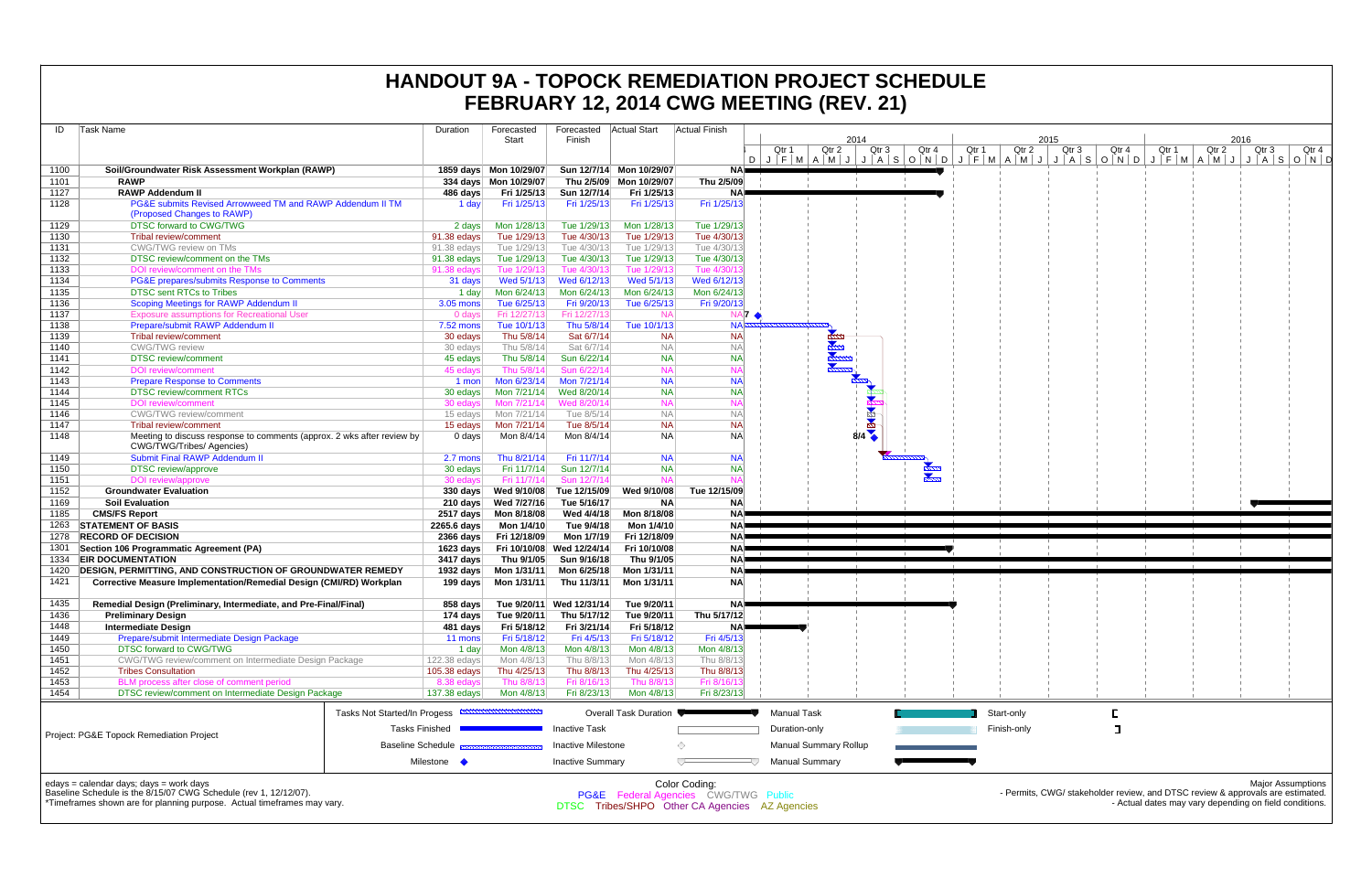| ID           | Task Name                                                                                                  | Duration                 | Forecasted                                     | Forecasted Actual Start  |                           | FEBRUARY 12, 2014 CWG MEETING (REV. 21)<br><b>Actual Finish</b> |                    |                              |                          |       |       |             |               |       |       |               |                                                                                |
|--------------|------------------------------------------------------------------------------------------------------------|--------------------------|------------------------------------------------|--------------------------|---------------------------|-----------------------------------------------------------------|--------------------|------------------------------|--------------------------|-------|-------|-------------|---------------|-------|-------|---------------|--------------------------------------------------------------------------------|
|              |                                                                                                            |                          | Start                                          | Finish                   |                           |                                                                 | Qtr 1              | Qtr <sub>2</sub>             | 2014<br>Qtr <sub>3</sub> | Qtr 4 | Qtr 1 | Qtr 2       | 2015<br>Qtr 3 | Qtr 4 | Qtr 1 | 2016<br>Qtr 2 | Qtr 3<br>Qtr 4                                                                 |
|              |                                                                                                            |                          |                                                |                          |                           |                                                                 |                    |                              |                          |       |       |             |               |       |       |               | DJFMAMJJASONDJFMAMJJASONDJFMAMJJASOND                                          |
| 1455         | DOI review/comment on Intermediate Design Package                                                          | 130.38 edays             | Mon 4/8/13                                     | Fri 8/16/13              | Mon 4/8/13                | Fri 8/16/1                                                      |                    |                              |                          |       |       |             |               |       |       |               |                                                                                |
| 1456<br>1457 | <b>Response to Comments (RTCs)/Comments Resolution</b>                                                     | 144 days                 | Tue 9/3/13                                     | Fri 3/21/14              | Tue 9/3/13                | NA=                                                             |                    |                              |                          |       |       |             |               |       |       |               |                                                                                |
|              | Agencies, PG&E, Tribes, and Stakeholders met to resolve<br>comments (monthly meetings, various adhoc mtgs) | 78 days                  |                                                | Tue 9/3/13 Thu 12/19/13  | Tue 9/3/13                | Thu 12/19/13                                                    |                    |                              |                          |       |       |             |               |       |       |               |                                                                                |
| 1458         | <b>Comments Clarification Meeting with Agencies</b>                                                        | 0 days                   | Tue 9/3/13                                     | Tue 9/3/13               | Tue 9/3/13                | Tue 9/3/13                                                      |                    |                              |                          |       |       |             |               |       |       |               |                                                                                |
| 1459         | <b>Comments Clarification Meeting with Tribes</b>                                                          | $0 \text{ days}$         | Thu 9/5/13                                     | Thu 9/5/13               | Thu 9/5/13                | Thu 9/5/13                                                      |                    |                              |                          |       |       |             |               |       |       |               |                                                                                |
| 1460         | Comment Resolution Meeting #1 - September 12 RCRA/CERCLA                                                   | 0 days                   | Thu 9/12/13                                    | Thu 9/12/13              | Thu 9/12/13               | Thu 9/12/13                                                     |                    |                              |                          |       |       |             |               |       |       |               |                                                                                |
| 1461         | Comment Resolution Meeting #2 - September TWG                                                              | 2 days                   | Tue 9/17/13                                    | Wed 9/18/13              | Tue 9/17/13               | Wed 9/18/13                                                     |                    |                              |                          |       |       |             |               |       |       |               |                                                                                |
| 1462         | Comment Resolution Meeting #3 - October 9 RCRA/CERCLA                                                      | 0 days                   | Wed 10/9/13                                    | Wed 10/9/13              | Wed 10/9/13               | Wed 10/9/13                                                     |                    |                              |                          |       |       |             |               |       |       |               |                                                                                |
| 1463         | Comment Resolution Meeting #4 - October TWG                                                                |                          | 2 days Wed 10/16/13 Thu 10/17/13 Wed 10/16/13  |                          |                           | Thu 10/17/13                                                    |                    |                              |                          |       |       |             |               |       |       |               |                                                                                |
| 1464         | Comment Resolution Meeting #5 - November 5 Web Conference                                                  |                          | 1 day Tue 11/5/13 Tue 11/5/13 Tue 11/5/13      |                          |                           | Tue 11/5/13                                                     |                    |                              |                          |       |       |             |               |       |       |               |                                                                                |
| 1465         | Comment Resolution Meeting #6 - November 13 RCRA/CERCLA                                                    |                          | 1 day Wed 11/13/13 Wed 11/13/13 Wed 11/13/13   |                          |                           | Wed 11/13/13                                                    |                    |                              |                          |       |       |             |               |       |       |               |                                                                                |
| 1466         | Comment Resolution Meeting #7 - November TWG                                                               |                          | 2 days Tue 11/19/13 Wed 11/20/13 Tue 11/19/13  |                          |                           | Wed $11/20/13$                                                  |                    |                              |                          |       |       |             |               |       |       |               |                                                                                |
| 1467         | Comment Resolution Meeting #8 - December 11 RCRA/CERCLA                                                    |                          | 1 day Wed 12/11/13 Wed 12/11/13 Wed 12/11/13   |                          |                           | Wed 12/11/13                                                    |                    |                              |                          |       |       |             |               |       |       |               |                                                                                |
| 1468         | Comment Resolution Meeting #9 - December Web Conference                                                    |                          | 1 day Thu 12/12/13 Thu 12/12/13 Thu 12/12/13   |                          |                           | Thu 12/12/13                                                    |                    |                              |                          |       |       |             |               |       |       |               |                                                                                |
| 1469         | Comment Resolution Meeting #10 - December TWG                                                              |                          | 2 days Tue 12/17/13 Wed 12/18/13 Tue 12/17/13  |                          |                           | Wed 12/18/13                                                    |                    |                              |                          |       |       |             |               |       |       |               |                                                                                |
| 1470         | Comment Resolution Meeting #11 - December Call (PG&E/Agencies)                                             |                          | 1 day Thu 12/19/13 Thu 12/19/13 Thu 12/19/13   |                          |                           | Thu 12/19/13                                                    |                    |                              |                          |       |       |             |               |       |       |               |                                                                                |
| 1471         | PG&E submits complete RTCs Table                                                                           | 1.6 wks                  | Fri 12/20/13                                   | Tue 12/31/13             | Fri 12/20/13              | Tue 12/31/13                                                    |                    |                              |                          |       |       |             |               |       |       |               |                                                                                |
| 1472         | Agencies, Tribes, and Stakeholders review RTCs                                                             | $5.8$ wks                | Thu 1/2/14                                     | Tue 2/11/14              | Thu 1/2/14                | Tue 2/11/14                                                     |                    |                              |                          |       |       |             |               |       |       |               |                                                                                |
| 1473         | Meeting to resolve remaining design-critical RTCs - Jan TWG                                                | 1 day                    | Thu 1/23/14                                    | Thu 1/23/14              | Thu 1/23/14               | Thu 1/23/14                                                     |                    |                              |                          |       |       |             |               |       |       |               |                                                                                |
| 1474         | Meeting to resolve remaining design-critical RTCs - Feb TWG                                                | 1 day                    | Tue 2/11/14                                    | Tue 2/11/14              | Tue 2/11/14               | Tue 2/11/14                                                     |                    |                              |                          |       |       |             |               |       |       |               |                                                                                |
| 1475         | DTSC/DOI direct PG&E on 90% design path forward                                                            | 1 day                    | Fri 3/14/14                                    | Fri 3/14/14              | <b>NA</b>                 | NA                                                              |                    |                              |                          |       |       |             |               |       |       |               |                                                                                |
| 1476         | <b>PG&amp;E submits Final RTCs Table</b>                                                                   | 1 wk                     | Mon 3/17/14                                    | Fri 3/21/14              | <b>NA</b>                 | <b>NA</b>                                                       |                    |                              |                          |       |       |             |               |       |       |               |                                                                                |
| 1477         | Implementation Plan for Evaluation of Alternative Freshwater Sources                                       | 369 days                 | Fri 11/16/12                                   | Wed 4/16/14              | Fri 11/16/12              | NA=                                                             |                    |                              |                          |       |       |             |               |       |       |               |                                                                                |
| 1478         | Prepare/submit Fresh Water Implementation Plan                                                             |                          | 1 day Tue 11/20/12 Tue 11/20/12 Tue 11/20/12   |                          |                           | Tue 11/20/12                                                    |                    |                              |                          |       |       |             |               |       |       |               |                                                                                |
| 1479         | <b>DTSC forward to CWG/TWG</b>                                                                             |                          | 0 days Wed 11/21/12 Wed 11/21/12 Wed 11/21/12  |                          |                           | Wed 11/21/12                                                    |                    |                              |                          |       |       |             |               |       |       |               |                                                                                |
| 1480         | CWG/TWG review/comment on the Implementation Plan                                                          |                          | 19 days Wed 11/21/12 Mon 12/17/12 Wed 11/21/12 |                          |                           | Mon 12/17/12                                                    |                    |                              |                          |       |       |             |               |       |       |               |                                                                                |
| 1481         | <b>Tribal Consultation</b>                                                                                 |                          | 49.38 edays  Wed 11/21/12                      |                          | Wed 1/9/13 Wed 11/21/12   | Wed 1/9/13                                                      |                    |                              |                          |       |       |             |               |       |       |               |                                                                                |
| 1482         | DTSC review/comment on the Implementation Plan                                                             |                          | 23 days Wed 11/21/12                           |                          | Fri 12/21/12 Wed 11/21/12 | Fri 12/21/12                                                    |                    |                              |                          |       |       |             |               |       |       |               |                                                                                |
| 1483         | DOI review/comment on the Implementation Plan                                                              |                          | 36 days Wed 11/21/12                           |                          | Wed 1/9/13 Wed 11/21/12   | Wed 1/9/1                                                       |                    |                              |                          |       |       |             |               |       |       |               |                                                                                |
| 1484         | <b>Response to Comments (RTCs)/Comment Resolution</b>                                                      | 174 days                 | Thu 1/3/13                                     | Wed 9/4/13               | Thu 1/3/13                | Wed 9/4/13                                                      |                    |                              |                          |       |       |             |               |       |       |               |                                                                                |
| 1505         | <b>State CEQA Evaluation</b>                                                                               |                          | 209 days Fri 11/16/12                          | <b>Wed 9/4/13</b>        | Fri 11/16/12              | Wed 9/4/13                                                      |                    |                              |                          |       |       |             |               |       |       |               |                                                                                |
| 1506         | DTSC review/approve Final Implementation Plan                                                              |                          |                                                | Wed 9/4/13               | Mon 8/12/13               | Wed 9/4/13                                                      |                    |                              |                          |       |       |             |               |       |       |               |                                                                                |
| 1507         | DOI review/approve Final Implementation Plan                                                               | 17 days                  | Mon 8/12/13                                    | Wed 9/4/13               | Mon 8/12/13               | Wed 9/4/1                                                       |                    |                              |                          |       |       |             |               |       |       |               |                                                                                |
| 1508         | Implementation of Fresh Water Implementation Plan                                                          | 117 days                 | Thu 9/5/13                                     | Fri 2/14/14              | Thu 9/5/13                | $NA \approx$                                                    |                    |                              |                          |       |       |             |               |       |       |               |                                                                                |
| 1509         | Data Call #1 - Discuss Exploratory Data                                                                    | 0 days                   | Mon 11/4/13                                    | Mon 11/4/13              | Mon 11/4/13               | Mon 11/4/13                                                     |                    |                              |                          |       |       |             |               |       |       |               |                                                                                |
| 1510         | Data Call #2 - Discuss Data Summary/Path Forward                                                           | 0 days                   | Wed 1/29/14                                    | Wed 1/29/14              | Wed 1/29/14               | Wed 1/29/14 1/29 ←                                              |                    |                              |                          |       |       |             |               |       |       |               |                                                                                |
| 1511         | Data Call #3 - Discuss Data Summary/Path Forward                                                           | $0$ days                 | Fri 2/28/14                                    | Fri 2/28/14              | <b>NA</b>                 | NA                                                              | 2/28               |                              |                          |       |       |             |               |       |       |               |                                                                                |
| 1512         | Prepare Tech Memo to summarize FWIP results                                                                | 30 edays                 | Mon 3/3/14                                     | Wed 4/2/14               | <b>NA</b>                 | <b>NA</b>                                                       |                    |                              |                          |       |       |             |               |       |       |               |                                                                                |
| 1513         | DTSC provides direction to PG&E on freshwater source                                                       | 2 wks                    | Thu 4/3/14                                     | Wed 4/16/14              | <b>NA</b>                 | <b>NA</b>                                                       |                    |                              |                          |       |       |             |               |       |       |               |                                                                                |
| 1514         | DOI provides direction to PG&E on freshwater source                                                        | 2 wks                    | Thu 4/3/14                                     | Wed 4/16/14              | <b>NA</b>                 | NA                                                              |                    |                              |                          |       |       |             |               |       |       |               |                                                                                |
| 1515         | Pre-Final/Final Design (include plan for decommissioning, removal, and                                     | 208 days                 |                                                | Mon 3/17/14 Wed 12/31/14 | <b>NA</b>                 | <b>NA</b>                                                       |                    |                              |                          |       |       |             |               |       |       |               |                                                                                |
|              | restoration of IM3 facility)                                                                               |                          |                                                |                          |                           |                                                                 |                    |                              |                          |       |       |             |               |       |       |               |                                                                                |
| 1516         | Prepare/submit Pre-Final Design Package (date will be revisited after                                      | 5 mons                   | Mon 3/17/14                                    | Fri 8/8/14               | <b>NA</b>                 | <b>NA</b>                                                       |                    |                              |                          |       |       |             |               |       |       |               |                                                                                |
|              | direction on 90%)                                                                                          |                          |                                                |                          |                           |                                                                 |                    |                              |                          |       |       |             |               |       |       |               |                                                                                |
| 1517         | <b>DTSC forward to CWG/TWG</b>                                                                             | 3 days                   |                                                | Mon 8/11/14 Wed 8/13/14  | <b>NA</b>                 | NA                                                              |                    |                              |                          |       |       |             |               |       |       |               |                                                                                |
| 1518         | CWG/TWG review/comment on Final Design Package                                                             | 60 edays                 |                                                | Thu 8/14/14 Mon 10/13/14 | <b>NA</b>                 | <b>NA</b>                                                       |                    |                              |                          |       |       |             |               |       |       |               |                                                                                |
|              | Tasks Not Started/In Progess                                                                               |                          |                                                |                          | Overall Task Duration     |                                                                 | <b>Manual Task</b> |                              |                          |       |       | Start-only  |               |       |       |               |                                                                                |
|              |                                                                                                            | <b>Tasks Finished</b>    |                                                | <b>Inactive Task</b>     |                           |                                                                 | Duration-only      |                              |                          |       |       | Finish-only |               |       |       |               |                                                                                |
|              | Project: PG&E Topock Remediation Project                                                                   |                          |                                                |                          |                           |                                                                 |                    |                              |                          |       |       |             |               |       |       |               |                                                                                |
|              |                                                                                                            | <b>Baseline Schedule</b> |                                                | Inactive Milestone       |                           |                                                                 |                    | <b>Manual Summary Rollup</b> |                          |       |       |             |               |       |       |               |                                                                                |
|              |                                                                                                            | Milestone •              |                                                | <b>Inactive Summary</b>  |                           | $\overline{\phantom{a}}$                                        |                    | <b>Manual Summary</b>        |                          |       |       |             |               |       |       |               |                                                                                |
|              | edays = calendar days; days = work days                                                                    |                          |                                                |                          |                           | Color Coding:                                                   |                    |                              |                          |       |       |             |               |       |       |               | <b>Major Assumptions</b>                                                       |
|              | Baseline Schedule is the 8/15/07 CWG Schedule (rev 1, 12/12/07).                                           |                          |                                                |                          |                           | <b>PG&amp;E</b> Federal Agencies CWG/TWG Public                 |                    |                              |                          |       |       |             |               |       |       |               | - Permits, CWG/ stakeholder review, and DTSC review & approvals are estimated. |
|              | *Timeframes shown are for planning purpose. Actual timeframes may vary.                                    |                          |                                                |                          |                           | DTSC Tribes/SHPO Other CA Agencies AZ Agencies                  |                    |                              |                          |       |       |             |               |       |       |               | - Actual dates may vary depending on field conditions.                         |

OR Agencies AZ Age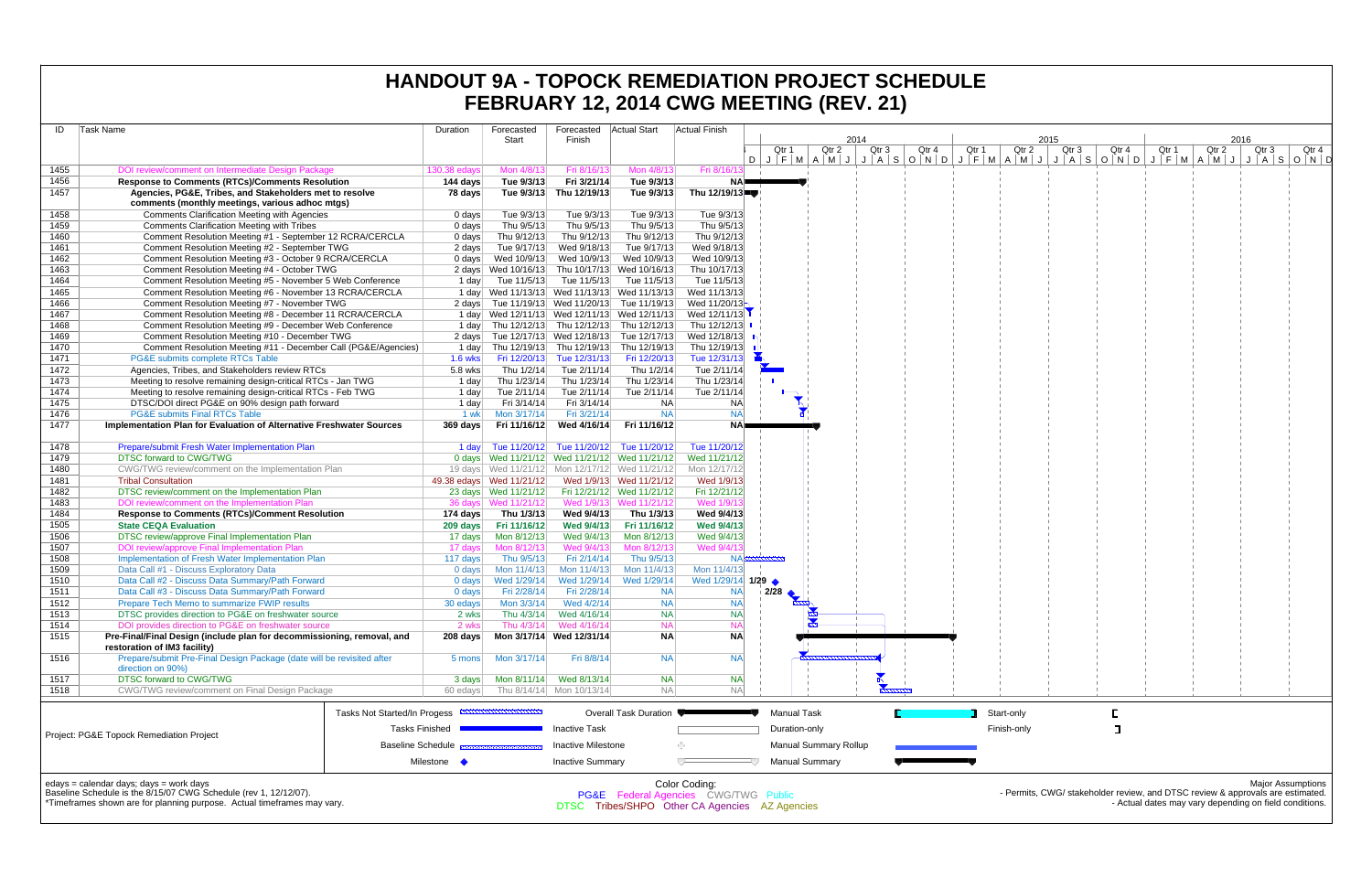|              |                                                                                                                                             |                          |                                    |                                        |                            |                                                                                              | FEBRUARY 12, 2014 CWG MEETING (REV. 21)                 |                  |                                            |             |       |       |       |       |                                                                                                                                          |
|--------------|---------------------------------------------------------------------------------------------------------------------------------------------|--------------------------|------------------------------------|----------------------------------------|----------------------------|----------------------------------------------------------------------------------------------|---------------------------------------------------------|------------------|--------------------------------------------|-------------|-------|-------|-------|-------|------------------------------------------------------------------------------------------------------------------------------------------|
| ID           | Task Name                                                                                                                                   | Duration                 | Forecasted<br>Start                | Forecasted Actual Start<br>Finish      |                            | <b>Actual Finish</b>                                                                         | 2014                                                    |                  |                                            |             | 2015  |       |       | 2016  |                                                                                                                                          |
|              |                                                                                                                                             |                          |                                    |                                        |                            |                                                                                              | Qtr 2<br>Qtr 1<br>DJFMAMJJASONDJFMAMJJASONDJFMAMJJASOND | Qtr <sub>3</sub> | Qtr 4<br>Qtr 1                             | Qtr 2       | Qtr 3 | Qtr 4 | Qtr 1 | Qtr 2 | Qtr 3<br>Qtr 4                                                                                                                           |
| 1519         | <b>Tribal Consultation</b>                                                                                                                  | 60 edays                 |                                    | Thu 8/14/14 Mon 10/13/14               | <b>NA</b>                  | <b>NA</b>                                                                                    |                                                         |                  |                                            |             |       |       |       |       |                                                                                                                                          |
| 1520         | BLM process after close of comment period                                                                                                   |                          | 15 edays Mon 10/13/14 Tue 10/28/14 |                                        | <b>NA</b>                  | <b>NA</b>                                                                                    |                                                         |                  |                                            |             |       |       |       |       |                                                                                                                                          |
| 1521         | DTSC review/comment on Final Design Package                                                                                                 | 75 edays                 |                                    | Thu 8/14/14 Tue 10/28/14               | <b>NA</b>                  | <b>NA</b>                                                                                    |                                                         |                  |                                            |             |       |       |       |       |                                                                                                                                          |
| 1522         | DOI review/comment on Final Design Package                                                                                                  | 75 edays                 |                                    | Thu 8/14/14 Tue 10/28/14               | <b>NA</b>                  | NA                                                                                           |                                                         |                  |                                            |             |       |       |       |       |                                                                                                                                          |
| 1523         | Comments resolution                                                                                                                         |                          | 4 wks Wed 10/29/14 Tue 11/25/14    |                                        | <b>NA</b>                  | NA                                                                                           |                                                         |                  |                                            |             |       |       |       |       |                                                                                                                                          |
| 1524         | Prepare/submit Final Design Package (duration to be confirmed after receipt<br>of comments)                                                 |                          | 1 mon Wed 11/26/14 Wed 12/24/14    |                                        | <b>NA</b>                  | NA                                                                                           |                                                         |                  |                                            |             |       |       |       |       |                                                                                                                                          |
| 1525         | <b>DTSC</b> approves design                                                                                                                 |                          | 5 days Thu 12/25/14 Wed 12/31/14   |                                        | <b>NA</b>                  | <b>NA</b>                                                                                    |                                                         |                  |                                            |             |       |       |       |       |                                                                                                                                          |
| 1526<br>1527 | DOI approves design<br><b>Construction/Remedial Action Work Plan</b>                                                                        |                          | 5 days Thu 12/25/14 Wed 12/31/14   |                                        | <b>NA</b>                  | <b>NA</b>                                                                                    |                                                         |                  |                                            |             |       |       |       |       |                                                                                                                                          |
| 1528         | <b>Prepare/submit Draft Work Plan</b>                                                                                                       | 208 days<br>5 mons       | Mon 3/17/14                        | Mon 3/17/14 Wed 12/31/14<br>Fri 8/8/14 | <b>NA</b><br><b>NA</b>     | $N_A$<br>NA                                                                                  |                                                         |                  |                                            |             |       |       |       |       |                                                                                                                                          |
| 1529         | DOI forward to DTSC/CWG/TWG                                                                                                                 | 3 days                   | Mon 8/11/14                        | Wed 8/13/14                            | <b>NA</b>                  | NA                                                                                           |                                                         |                  |                                            |             |       |       |       |       |                                                                                                                                          |
| 1530         | CWG/TWG review/comment on Draft Work Plan                                                                                                   | 60 edays                 |                                    | Thu 8/14/14 Mon 10/13/14               | <b>NA</b>                  | N <sub>A</sub>                                                                               |                                                         |                  |                                            |             |       |       |       |       |                                                                                                                                          |
| 1531         | <b>Tribal Consultation on Draft Work Plan</b>                                                                                               | 60 edays                 |                                    | Thu 8/14/14 Mon 10/13/14               | <b>NA</b>                  | <b>NA</b>                                                                                    |                                                         |                  |                                            |             |       |       |       |       |                                                                                                                                          |
| 1532         | BLM process after close of comment period                                                                                                   | 15 edays                 | Mon 10/13/14 Tue 10/28/14          |                                        | <b>NA</b>                  | <b>NA</b>                                                                                    |                                                         |                  |                                            |             |       |       |       |       |                                                                                                                                          |
| 1533         | DOI review/comment on Draft Work Plan                                                                                                       | 75 edays                 | Thu 8/14/14                        | Tue 10/28/14                           | <b>NA</b>                  | <b>NA</b>                                                                                    |                                                         |                  |                                            |             |       |       |       |       |                                                                                                                                          |
| 1534         | DTSC review/comment on Draft Work Plan                                                                                                      | 75 edays                 |                                    | Thu 8/14/14 Tue 10/28/14               | <b>NA</b>                  | <b>NA</b>                                                                                    |                                                         |                  |                                            |             |       |       |       |       |                                                                                                                                          |
| 1535         | Comments resolution                                                                                                                         |                          | 4 wks Wed 10/29/14 Tue 11/25/14    |                                        | <b>NA</b>                  | NA                                                                                           |                                                         |                  |                                            |             |       |       |       |       |                                                                                                                                          |
| 1536         | Prepare/submit Final Work Plan (duration to be confirmed after receipt of<br>comments)                                                      |                          | 1 mon Wed 11/26/14 Wed 12/24/14    |                                        | <b>NA</b>                  | NA                                                                                           |                                                         |                  |                                            |             |       |       |       |       |                                                                                                                                          |
| 1537         | <b>DTSC approves Final Work Plan</b>                                                                                                        |                          | 5 days Thu 12/25/14 Wed 12/31/14   |                                        | <b>NA</b>                  | <b>NA</b>                                                                                    |                                                         |                  |                                            |             |       |       |       |       |                                                                                                                                          |
| 1538         | <b>DOI approves Final Work Plan</b>                                                                                                         | 5 days                   |                                    | Thu 12/25/14 Wed 12/31/14              | <b>NA</b>                  | <b>NA</b>                                                                                    |                                                         |                  |                                            |             |       |       |       |       |                                                                                                                                          |
| 1539         | ROWs/Easements/Landowner Agreements/Approvals/Compliance                                                                                    |                          | 63 days Wed 11/5/14                | Fri 1/30/15                            | <b>NA</b>                  | <b>NA</b>                                                                                    |                                                         |                  |                                            |             |       |       |       |       |                                                                                                                                          |
| 1540         | <b>Other Approvals and Compliance</b>                                                                                                       | 3 mons                   | Wed 11/5/14                        | Fri 1/30/15<br>Fri 1/30/15             | <b>NA</b><br><b>NA</b>     | <b>NA</b><br>NA                                                                              |                                                         |                  |                                            |             |       |       |       |       |                                                                                                                                          |
| 1541<br>1542 | Landowner Agreements/Leasing/ROW Agreements<br><b>Community Outreach</b>                                                                    | 3 mons<br>868 days       | Wed 11/5/14<br>Fri 10/7/11         | Mon 2/2/15                             | Fri 10/7/11                | <b>NA</b>                                                                                    |                                                         |                  |                                            |             |       |       |       |       |                                                                                                                                          |
| 1543         | Prepare/Issue Project Update Factsheet                                                                                                      | 4 mons                   | Fri 10/7/11                        | Tue 1/31/12                            | Fri 10/7/11                | Tue 1/31/12                                                                                  |                                                         |                  |                                            |             |       |       |       |       |                                                                                                                                          |
| 1544         | <b>Community Outreach Activities (State)</b>                                                                                                | 867 days                 | Fri 10/7/11                        | Sat 1/31/15                            | Fri 10/7/11                | <b>NA</b>                                                                                    |                                                         |                  |                                            |             |       |       |       |       |                                                                                                                                          |
| 1545         | Update mailing list                                                                                                                         | $2.95$ mons              | Fri 10/7/11                        | Fri 12/30/11                           | Fri 10/7/11                | Fri 12/30/11                                                                                 |                                                         |                  |                                            |             |       |       |       |       |                                                                                                                                          |
| 1546         | <b>Conduct Community Survey</b>                                                                                                             | $1.62$ mons              | Tue 1/31/12                        | Fri 3/16/12                            | Tue 1/31/12                | Fri 3/16/12                                                                                  |                                                         |                  |                                            |             |       |       |       |       |                                                                                                                                          |
| 1547         | <b>Conduct Community Interview</b>                                                                                                          | 2 mons                   | Wed 4/25/12                        | Thu 6/21/12                            | Wed 4/25/12                | Thu 6/21/12                                                                                  |                                                         |                  |                                            |             |       |       |       |       |                                                                                                                                          |
| 1548         | Prepare/Issue Community Outreach Plan                                                                                                       | 7.1 mons                 | Mon 3/19/12                        | Wed 1/16/13                            | Mon 3/19/12                | Wed 1/16/13                                                                                  |                                                         |                  |                                            |             |       |       |       |       |                                                                                                                                          |
| 1549         | Prepare/Issue factsheet for Corrective Measures Implementation                                                                              | 30 edays                 | Thu 1/1/15                         | Sat 1/31/15                            | <b>NA</b>                  | <b>NA</b>                                                                                    |                                                         |                  |                                            |             |       |       |       |       |                                                                                                                                          |
| 1550         | <b>Outreach/Public Participation Activities (Federal)</b>                                                                                   | 785 days                 | Tue 1/31/12                        | <b>Mon 2/2/15</b>                      | Tue 1/31/12                |                                                                                              |                                                         |                  |                                            |             |       |       |       |       |                                                                                                                                          |
| 1551         | <b>Conduct Community Survey</b>                                                                                                             | $1.62$ mons              | Tue 1/31/12                        | Fri 3/16/12                            | Tue 1/31/12                | Fri 3/16/1<br>Thu 6/21/                                                                      |                                                         |                  |                                            |             |       |       |       |       |                                                                                                                                          |
| 1552<br>1553 | <b>Conduct Community Interview</b><br><b>Update Community Involvement Plan</b>                                                              | 2 mons<br>$2.43$ mons    | Wed 4/25/12<br>Fri 6/22/12         | Thu 6/21/12<br>Sat 9/1/12              | Wed 4/25/12<br>Fri 6/22/12 | Sat 9/1/                                                                                     |                                                         |                  |                                            |             |       |       |       |       |                                                                                                                                          |
| 1554         | Prepare/issue factsheet for Remedy Implementation                                                                                           | 30 edays                 | Thu 1/1/15                         | Sat 1/31/15                            | <b>NA</b>                  |                                                                                              |                                                         |                  |                                            |             |       |       |       |       |                                                                                                                                          |
| 1555         | Open house                                                                                                                                  | 1 day                    | Mon 2/2/15                         | Mon 2/2/15                             | <b>NA</b>                  | <b>NA</b>                                                                                    |                                                         |                  |                                            |             |       |       |       |       |                                                                                                                                          |
| 1556         | Construction (the duration shown below is preliminary and will be adjusted                                                                  |                          |                                    | Thu 7/6/17                             | <b>NA</b>                  | <b>NA</b>                                                                                    |                                                         |                  |                                            |             |       |       |       |       |                                                                                                                                          |
|              | as the design progresses; a detailed construction/remedial action<br>implementation schedule will be included in the Construction/Remedial  |                          |                                    |                                        |                            |                                                                                              |                                                         |                  |                                            |             |       |       |       |       |                                                                                                                                          |
|              | <b>Action Work Plan)</b>                                                                                                                    |                          |                                    |                                        |                            |                                                                                              |                                                         |                  |                                            |             |       |       |       |       |                                                                                                                                          |
| 1557         | <b>Stakeholder Attending Kick-Off Meeting at Site</b>                                                                                       | 0 days                   | Wed 2/11/15                        | Wed 2/11/15                            | <b>NA</b>                  | NA                                                                                           |                                                         |                  | $2/11$ M                                   |             |       |       |       |       |                                                                                                                                          |
| 1558         | Stakeholder Attending Kick-Off Meeting at Site                                                                                              | $0$ days                 | Wed 2/11/15                        | Wed 2/11/15                            | <b>NA</b>                  | <b>NA</b>                                                                                    |                                                         |                  | 2/11                                       |             |       |       |       |       |                                                                                                                                          |
| 1559         | Stakeholder Attending Kick-Off Meeting at Site                                                                                              |                          |                                    |                                        | <b>NA</b>                  | <b>NA</b>                                                                                    |                                                         |                  | 2/11                                       |             |       |       |       |       |                                                                                                                                          |
| 1560         | Stakeholder Attending Kick-Off Meeting at Site                                                                                              |                          |                                    | Wed 2/11/15                            | <b>NA</b><br><b>NA</b>     | NA<br><b>NA</b>                                                                              |                                                         |                  | $2/11$ $\blacksquare$<br>$2/11$ $\sqrt{ }$ |             |       |       |       |       |                                                                                                                                          |
| 1561         | Stakeholder Attending Kick-Off Meeting at Site                                                                                              |                          |                                    |                                        |                            |                                                                                              |                                                         |                  |                                            |             |       |       |       |       |                                                                                                                                          |
|              | Tasks Not Started/In Progess                                                                                                                |                          |                                    |                                        | Overall Task Duration      |                                                                                              | <b>Manual Task</b>                                      |                  |                                            | Start-only  |       |       |       |       |                                                                                                                                          |
|              |                                                                                                                                             | <b>Tasks Finished</b>    |                                    | <b>Inactive Task</b>                   |                            |                                                                                              | Duration-only                                           |                  |                                            | Finish-only |       |       |       |       |                                                                                                                                          |
|              | Project: PG&E Topock Remediation Project                                                                                                    | <b>Baseline Schedule</b> |                                    | <b>Inactive Milestone</b>              |                            | ◇                                                                                            | <b>Manual Summary Rollup</b>                            |                  |                                            |             |       |       |       |       |                                                                                                                                          |
|              |                                                                                                                                             | Milestone •              |                                    | <b>Inactive Summary</b>                |                            | $\overline{ }$                                                                               | <b>Manual Summary</b>                                   |                  |                                            |             |       |       |       |       |                                                                                                                                          |
|              | edays = calendar days; days = work days                                                                                                     |                          |                                    |                                        |                            | Color Coding:                                                                                |                                                         |                  |                                            |             |       |       |       |       | <b>Major Assumptions</b>                                                                                                                 |
|              | Baseline Schedule is the 8/15/07 CWG Schedule (rev 1, 12/12/07).<br>*Timeframes shown are for planning purpose. Actual timeframes may vary. |                          |                                    | <b>DTSC</b>                            |                            | <b>PG&amp;E</b> Federal Agencies CWG/TWG Public<br>Tribes/SHPO Other CA Agencies AZ Agencies |                                                         |                  |                                            |             |       |       |       |       | - Permits, CWG/ stakeholder review, and DTSC review & approvals are estimated.<br>- Actual dates may vary depending on field conditions. |